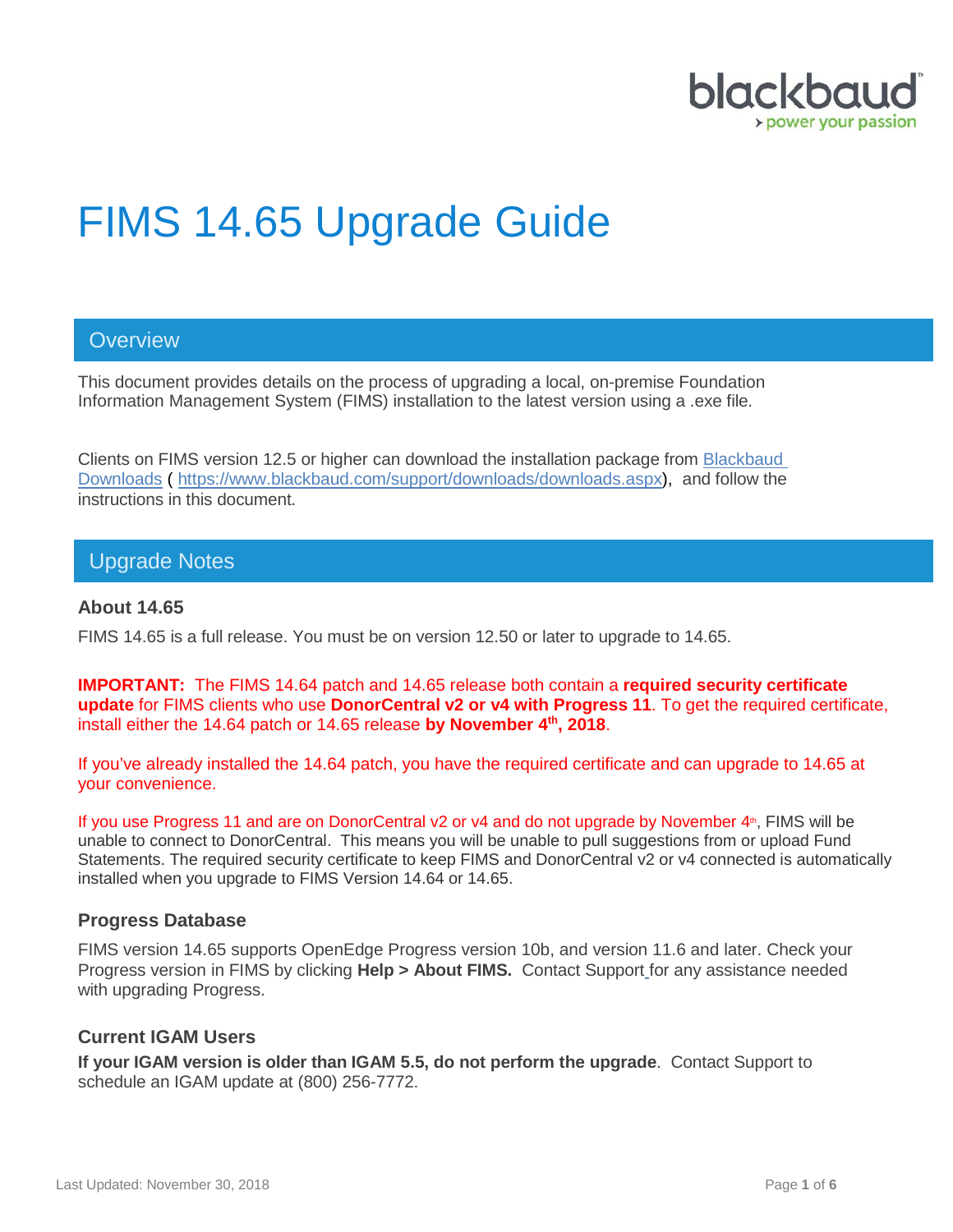#### **Microsoft Windows Operating Systems**

- Workstations must have Microsoft Windows 7, 8, or 10 installed. Windows 10 is recommended.
- Servers must have Microsoft Windows Server 2008 R2 or later installed. We recommend using Microsoft Windows 2012 or later. Microsoft Windows Server 2016 is supported.
- **Windows 8/8.1 users:** Please note that FIMS is not certified for touch-screen functionality. If you notice any issues, please disable the touch-screen feature when using FIMS.
- **FIMS CRM users:** You may be required to co-install Progress 11 for compatibility with some graphical reporting features. Please contact FIMS Support for more details.
- **DonorCentral users:** Your FIMS server must have Microsoft Windows Server 2008 or later to upload data to DonorCentral.
- **IGAM users:** IGAM 3 is not compatible with Windows 7 or later. If you are currently using IGAM 3 for FIMS and want to use Windows 7, you must upgrade to IGAM 5 or later. Please contact Blackbaud Support for more information.

## **Crystal Reports**

If you use Crystal Reports, note that reports written in Crystal Reports earlier than version 9.0 cannot connect to Progress 10.x databases.

If you have reports written in an earlier version of Crystal, you must upgrade to Crystal 10 or higher and convert your reports to use them with FIMS version 14.x.

FIMS version 14.60 and later with Progress OpenEdge version 11 requires an upgrade to Crystal version 13. See the 14.60 [Release notes](https://www.blackbaud.com/files/support/guides/microedge/fims/fims1460update_releasenotes.pdf) for information.

## **OS**

OS updates are not automatically certified but are supported when the OS vendor guarantees backwards compatibility with the baseline OS level. Certification of OS updates may be performed if the backwards guarantee compatibility of the OS Service Pack / Maintenance Pack is questionable.

### **Microsoft Office**

Office 365 users, please note that only a desktop installation of **Office 2007/2010/2013/2016** connected to Office 365 is fully compatible.

## **Support**

#### **Need Help or Have Questions?**

If you have questions or need assistance in any way, please contact Support.

**Support Hours:** M-F, 8:30 am – 8:00 pm ET

**Phone:** (800) 468-8996, option 1

1. **Online:** Visit Case Central at [https://www.blackbaud.com/casecentral/casesearch.aspx.](https://www.blackbaud.com/casecentral/casesearch.aspx) Click the **Case** tab at the top and click **Create New Case**.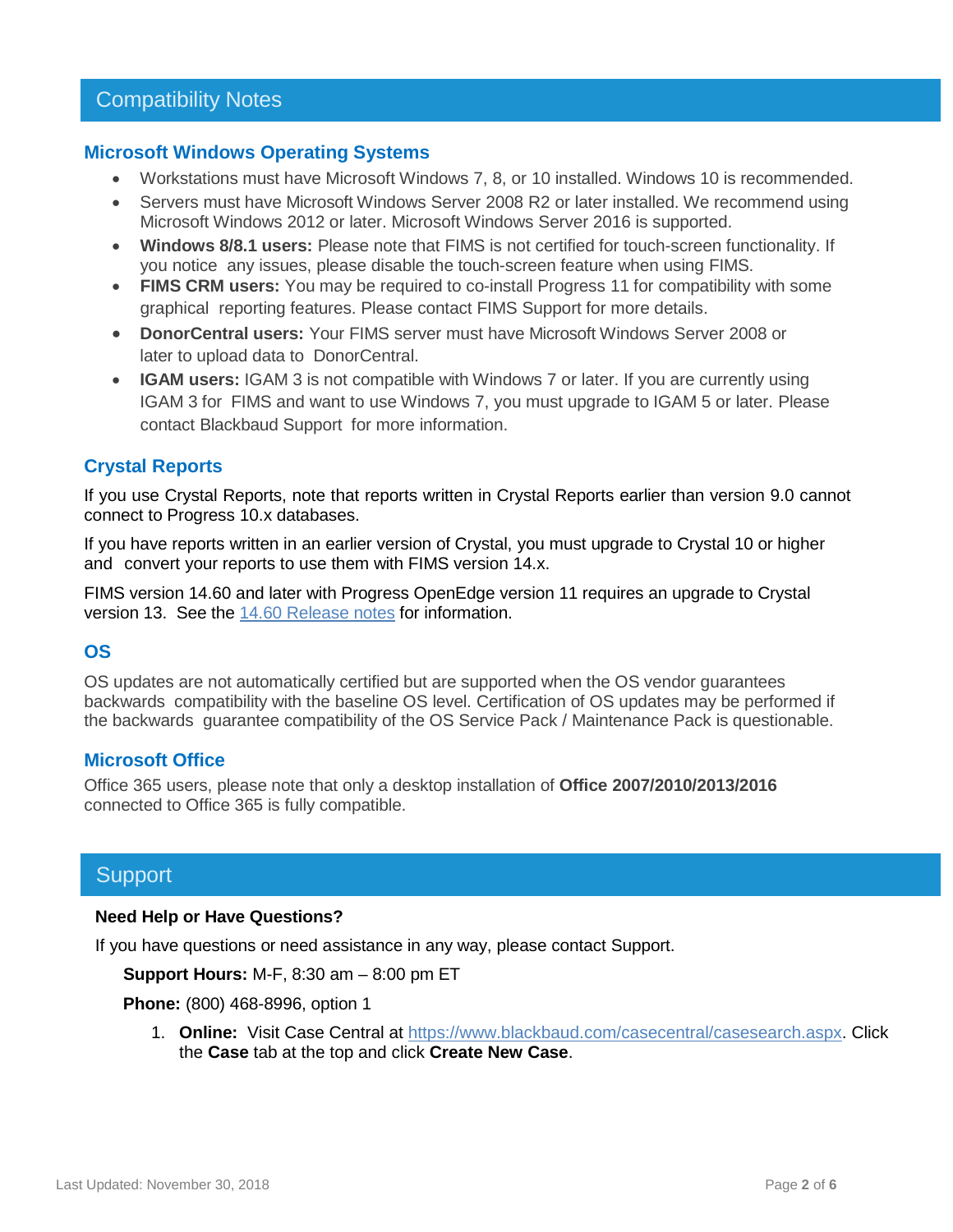## Upgrading FIMS

Before beginning, ensure all users are logged off, and all instances of FIMS are closed, meaning that FIMS is not open on any machine. The database, however, must be running.

Please see the following Prep Guide that may help avoid common upgrade issues:

<https://kb.blackbaud.com/articles/Article/117534>

**Note:** Version 14.65 is a full upgrade, not a patch. The upgrade must run on the FIMS database server, not a workstation.

- 1. On the FIMS database server (not workstation), double-click the **FIMS1465.exe** file to begin the installation. **Tip:** If your browser or operating system ask whether you want to continue, choose to agree.
- 2. Click **Yes** to continue.

| Cancel |
|--------|

The automated installer runs and performs the following actions:

- a. Determines the last FIMS folder used
- b. Determines the last DLS folder used
- c. Backs up the FIMS folder
- d. Removes the Read Only attribute in existing FIMS files



- 3. When prompted, choose **Y** to continue.
- 4. After the files finish copying, the FIMS Database Selection window displays. Click on the database you want to update and click **Select**.
- 5. When the screen prompt displays, press a key to continue. The program closes the window and deletes the temp folder.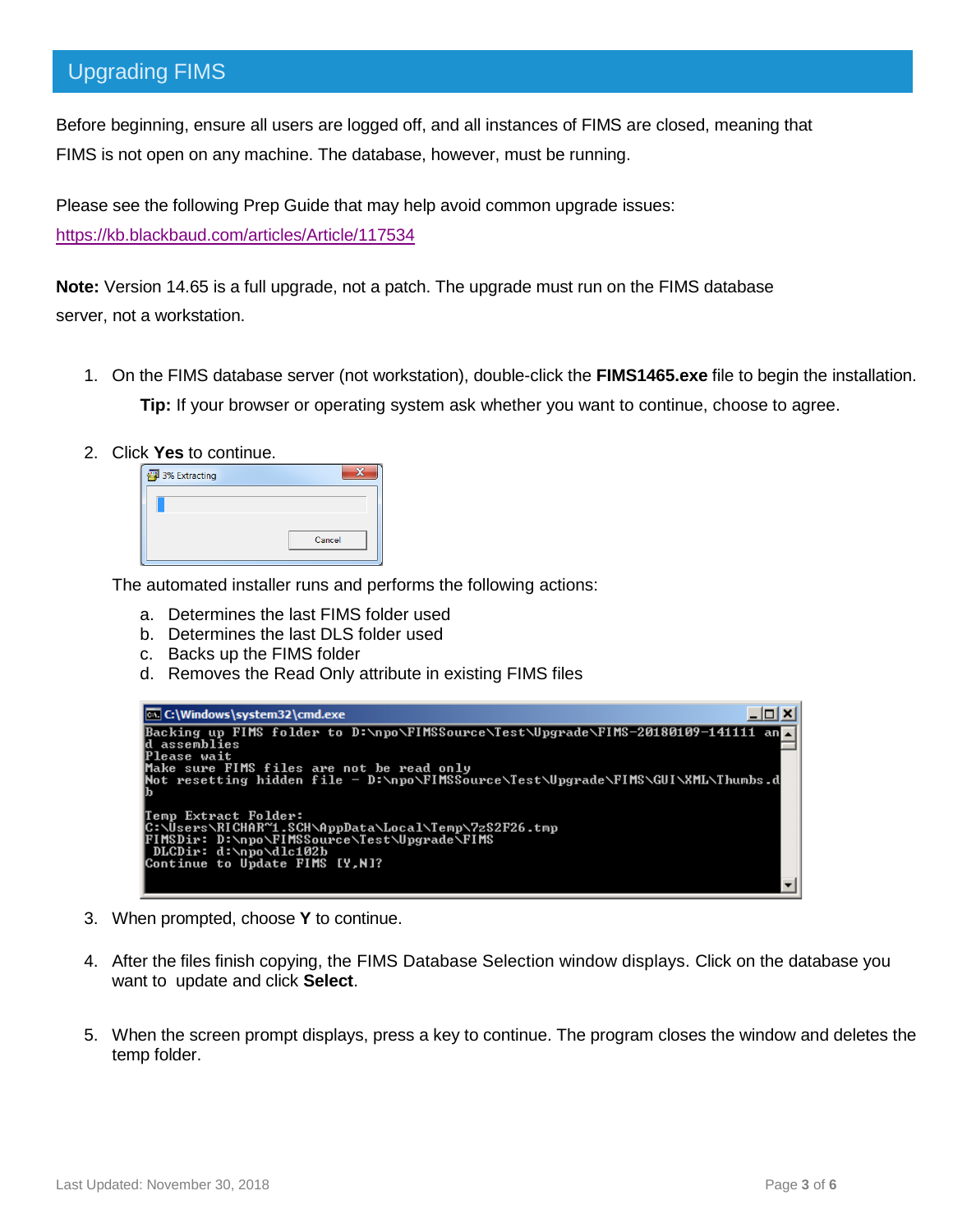

*Depending on the size of your database, the update process may take some time to complete.*

6. On the FIMS Compiler window, click **Exit**.

| <b>FIMS Compiler</b>                                                  | $\vert x \vert$                                                                                                                                                                                                                                                                                                                                                                                                                                                   |
|-----------------------------------------------------------------------|-------------------------------------------------------------------------------------------------------------------------------------------------------------------------------------------------------------------------------------------------------------------------------------------------------------------------------------------------------------------------------------------------------------------------------------------------------------------|
| <b>Type of Compilation</b>                                            | Path and Filename<br>C Files C From List C Directories                                                                                                                                                                                                                                                                                                                                                                                                            |
|                                                                       | <b>Compiling Files</b>                                                                                                                                                                                                                                                                                                                                                                                                                                            |
| <b>Directories</b><br>$\Gamma$ TTY<br>$\nabla$ Custom<br>$\nabla$ GUI | Compiling D:\NPO\FIMSSource\Test\Upgrade\FIMS\sf\T00LS\updateSalesforcePF.p<br>Compiling D:\NPO\FIMSSource\Test\Upgrade\FIMS\sf\T00LS\ShowPassWord.p<br>Compiling D:\NPO\FIMSSource\Test\Upgrade\FIMS\sf\T00LS\SF_SyncListing.p<br>Compiling D:\NPO\FIMSSource\Test\Upgrade\FIMS\sf\T00LS\SFBatch.p                                                                                                                                                               |
| $\nabla$ ODBC                                                         | <b>Compilation Messages</b>                                                                                                                                                                                                                                                                                                                                                                                                                                       |
| $\nabla$ APP                                                          | See File FCOMPILE ERR for this error list.<br>One Error in Compilation<br>2232 Programs Compiled<br>Compilation Finished at 01/10/2018 Time 10:41 AM<br>** Error=** D:\NP0\FIMSSource\Test\Upgrade\FIMS\gui\GL\B-CHART.W Could not understand<br>** Error=** More than 15000 characters in a single statement--use -inp parm. [135]<br>** Error Compiling D:\NPO\FIMSSource\Test\Upgrade\FIMS\gui\GL\B-CHART.W<br>Compilation Started at 01/10/2018 Time 10:35 AM |
|                                                                       |                                                                                                                                                                                                                                                                                                                                                                                                                                                                   |
|                                                                       | Exit                                                                                                                                                                                                                                                                                                                                                                                                                                                              |

7. If you have multiple databases, the screen below displays. Click **Yes** to go back to repeat the above steps so you can choose the next database to update.



**NOTE:** Choosing **No** may require FIMS Support to update the other databases in the future.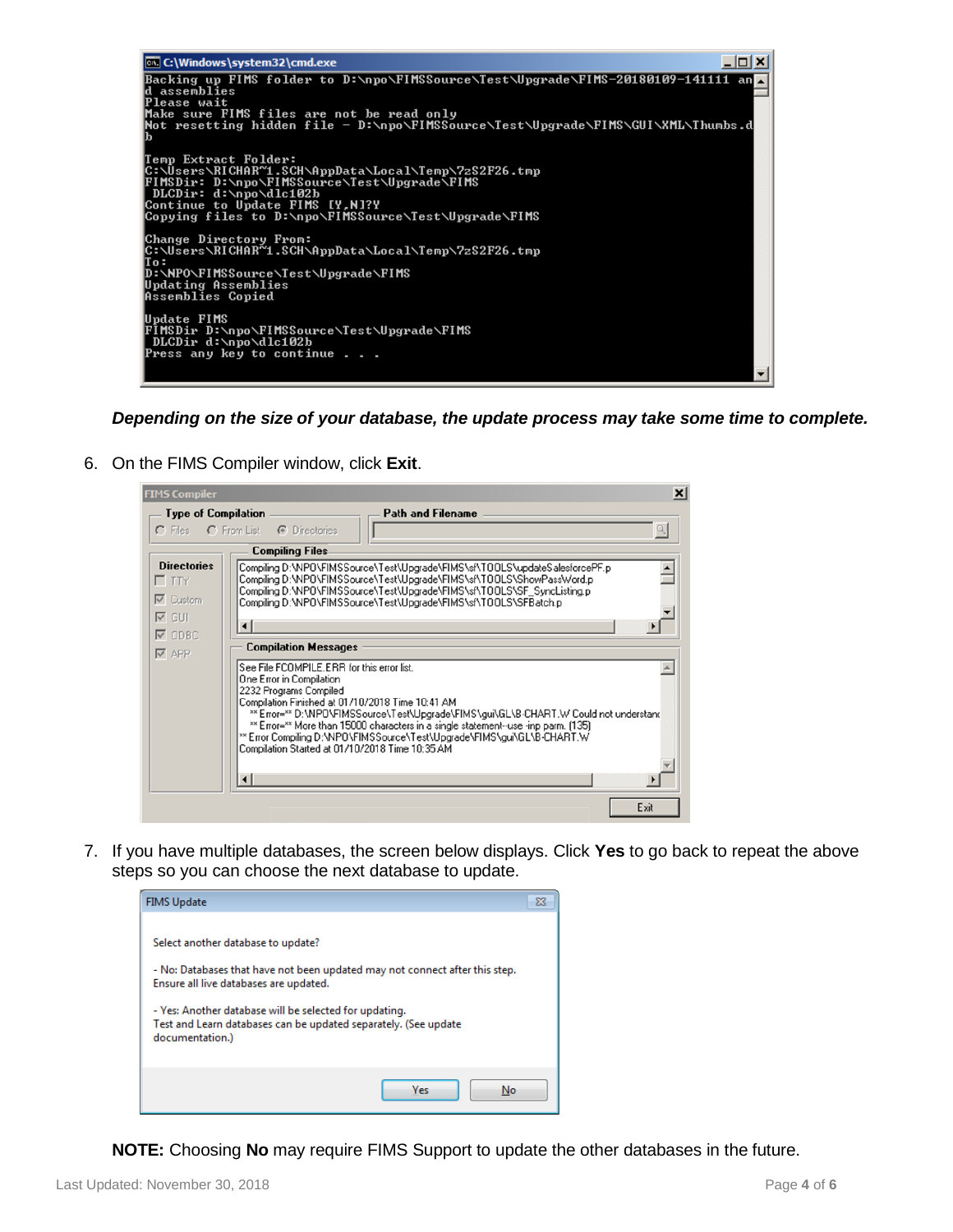8. When the "Update Complete!" screen displays, the upgrade is complete, and you can click **Cancel** to finish.

**NOTE:** [FIMSSupport@MicroEdge.com](mailto:FIMSSupport@MicroEdge.com) is no longer monitored. If you encounter issues during upgrade, call FIMS Support at 1-800-256-7772 or create a case on Blackbaud.com in Case Central.

| <b>FIMS EMail</b><br>× |                                                                                                                                                                                                                                                                                                                                 |  |  |
|------------------------|---------------------------------------------------------------------------------------------------------------------------------------------------------------------------------------------------------------------------------------------------------------------------------------------------------------------------------|--|--|
|                        | Update Complete!                                                                                                                                                                                                                                                                                                                |  |  |
|                        | Please click "Send" below to send an email to FIMS Support.<br>It will contain the following information related to the patch you just installed.                                                                                                                                                                               |  |  |
|                        | You can also add additional recipients of the email and add more information or comments to the body.                                                                                                                                                                                                                           |  |  |
|                        | To: FIMSSupport@MicroEdge.com                                                                                                                                                                                                                                                                                                   |  |  |
|                        |                                                                                                                                                                                                                                                                                                                                 |  |  |
|                        |                                                                                                                                                                                                                                                                                                                                 |  |  |
|                        | Subject: FIMS Update and Patch Install Complete                                                                                                                                                                                                                                                                                 |  |  |
|                        | Body: Entity ID: 1190<br>Foundation Name: West 54th St. Foundation<br>User: npo - NPO General Support<br>Patch Name: FIMS 14.6-64 Upgrade.<br>Version prior to patch: 14.50                                                                                                                                                     |  |  |
|                        | <b>FIMS Compiler Results:</b><br>Compilation Started at 01/10/2018 Time 10:35 AM<br>** Error Compiling D:\NPO\FIMSSource\Test\Upgrade\FIMS\gui\GL\B-CHART.W<br>** Error=** More than 15000 characters in a single statement--use -inp parm. (135)<br>** Error=** D:\NPO\FIMSSource\Test\Upgrade\FIMS\gui\GL\B-CHART.W Could not |  |  |
|                        | Configure SMTP<br>Use: IMAP<br>Send<br>Cancel                                                                                                                                                                                                                                                                                   |  |  |

**NOTE:** If you get a security prompt from Microsoft Outlook, click **Allow** twice.

| Microsoft Outlook                                                                                                                                                     |  |
|-----------------------------------------------------------------------------------------------------------------------------------------------------------------------|--|
| A program is trying to access e-mail address information<br>stored in Outlook. If this is unexpected, click Deny and<br>verify your antivirus software is up-to-date. |  |
| For more information about e-mail safety and how you                                                                                                                  |  |
| might be able to avoid getting this warning, click Help.                                                                                                              |  |
|                                                                                                                                                                       |  |
| 1 minute<br>Allow access for                                                                                                                                          |  |
| Allow<br>Help<br>Deny                                                                                                                                                 |  |

### *Configure SMTP*

Click **Configure SMTP** and enter the **SMTP Server** and a **Default From Address**.

| <b>SMTP Configuration</b> |                                             |  |
|---------------------------|---------------------------------------------|--|
| <br>V Use SMTP            |                                             |  |
|                           | SMTP Server: menyex04.corp.me.local         |  |
|                           | Default From Address: NoReply@MicroEdge.com |  |
|                           |                                             |  |
|                           |                                             |  |
|                           |                                             |  |
|                           |                                             |  |
|                           |                                             |  |
|                           |                                             |  |
|                           |                                             |  |
|                           |                                             |  |
|                           | OK.<br>Cancel<br>Help                       |  |

If you do not know your SMTP Server, you can go into Mail Account Settings through your Email Client or through Control Panel and then click on **Change Account**.